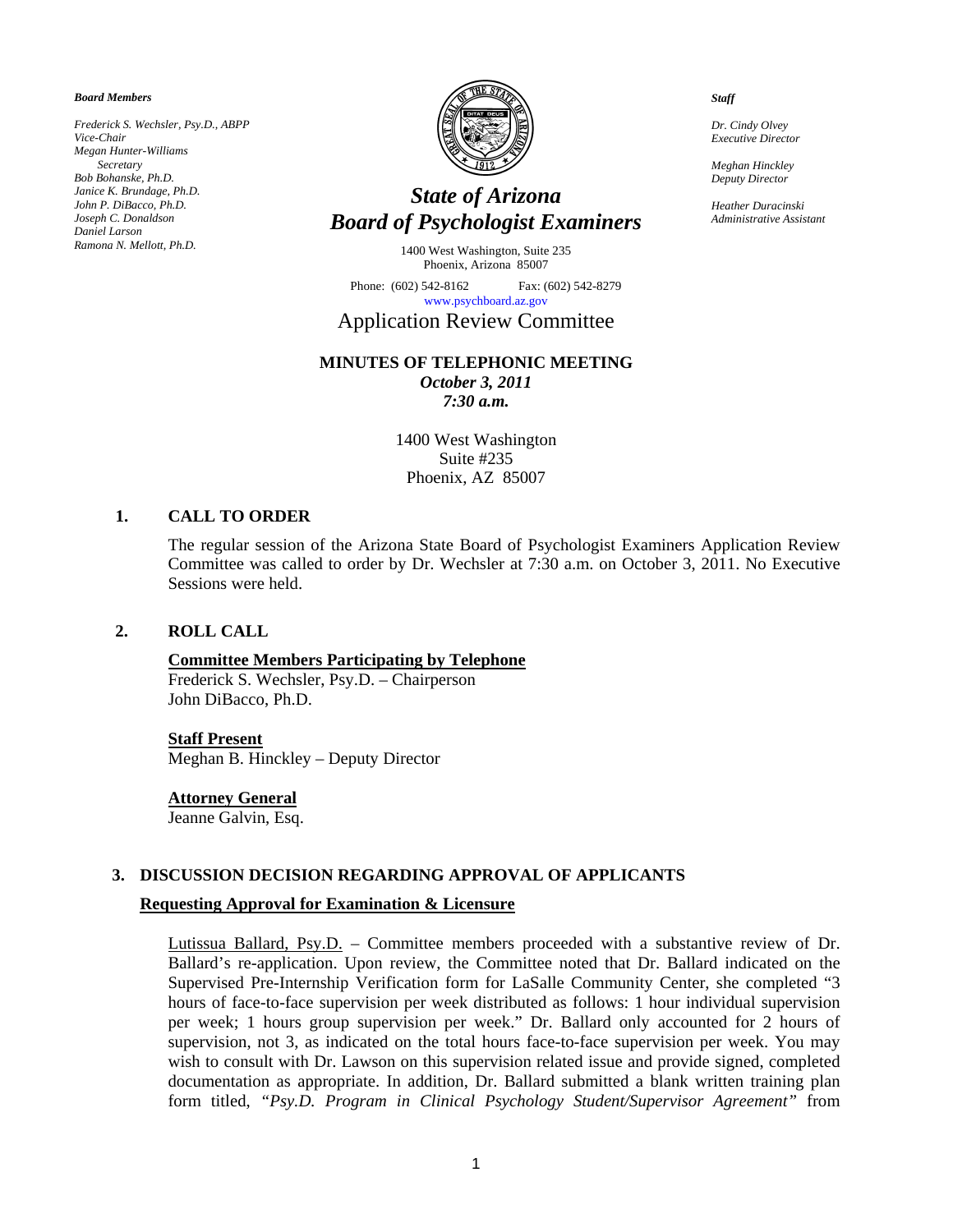LaSalle University. The Committee requested that Dr. Ballard clarify her calculations of her Supervised Pre-Internship hours and submit a copy of the completed written training plan form from the date that she began her supervised experience or submit a retrospective written training agreement signed by all parties involved in the practicum experience.

James Holmes, Psy.D. – Dr. Wechsler recused himself from this item, and therefore the matter was moved by the Committee to the full Board for review and approval due to lack of a quorum.

Nader Babai-Siahdohoni, Ph.D. – Committee members proceeded with a substantive review of Dr. Babai-Siahdohoni's application. Upon review, the Committee noted that Dr. Babai-Siahdohoni's Supervised Internship Experience Verification form completed by his supervisor Dr. Stephen Carson, indicated his internship experience was completed at Canyon State Academy from August 2010 – June 2011 while the consortium description from Walden University regarding this internship indicates that your supervision was completed at Tree of Life with Dr. Hubbard. It was the consensus of the Committee to issue Dr. Babai-Siahdohoni a RAID letter requesting further clarification of the distinction of supervision between the two internship sites and any additional documentation of supervised hours at Tree of Life from Dr. Hubbard that demonstrates the internship(s) fulfill the requirements of A.R.S.  $\S$  32-2071(G). In addition, the Committee requested that Dr. Babai-Siahdohoni's application be forwarded to the full Board for review of his previously disclosed legal matters prior to approval of him to sit for the exam and licensure.

Bethany Williams, Ph.D. – Committee members proceeded with a substantive review of Dr. Williams' application. Upon review, the Committee noted that the materials submitted were complete and fulfilled the requirements of statutes and rules. It was the consensus of the Committee to move Dr. Williams' application forward to the full Board for review and approval to take the EPPP and licensure upon receipt of a passing score and the pro-rated licensure fee.

Dr. Wechsler made a motion, seconded by Dr. DiBacco, to forward the application of Bethany Williams, Ph.D. to the full Board for review and approval to sit for the EPPP and licensure upon the receipt of a passing score on the exam. The motion carried (2-0).

Dr. Wechsler then made a motion, seconded by Dr. DiBacco, to forward the application of Nader Babai-Siahdohoni, Ph.D. to the full Board for review of his specific legal matters prior to approval for him to sit for the EPPP and become licensed upon the receipt of a passing score on the exam. The motion carried (2- 0).

Lastly, Dr. Wechsler made a motion, seconded by Dr. DiBacco, to issue RAID letters to the following applicants regarding the deficiencies as discussed in their applications: Lutissua Ballard, Ph.D., Nader Babai-Siahdohoni, Ph.D. The motion carried (2-0).

# **Requesting Approval of Licensure by Waiver**

Nina Parker-Cohen, Ph.D. – Committee members proceeded with a substantive review of Dr. Parker-Cohen's application. Upon review, the Committee noted that the materials submitted were complete and fulfilled the requirements of statutes and rules. It was the consensus of the Committee to move Dr. Parker-Cohen's application forward to the full Board for review and approval of licensure upon receipt of the pro-rated licensure fee.

April Weichmann, Ph.D. – Committee members proceeded with a substantive review of Dr. Weichmann's application. Upon review, the Committee noted that there was a discrepancy in the calculation of Dr. Weichmann's postdoctoral hours completed with Dr. Lacritz at UT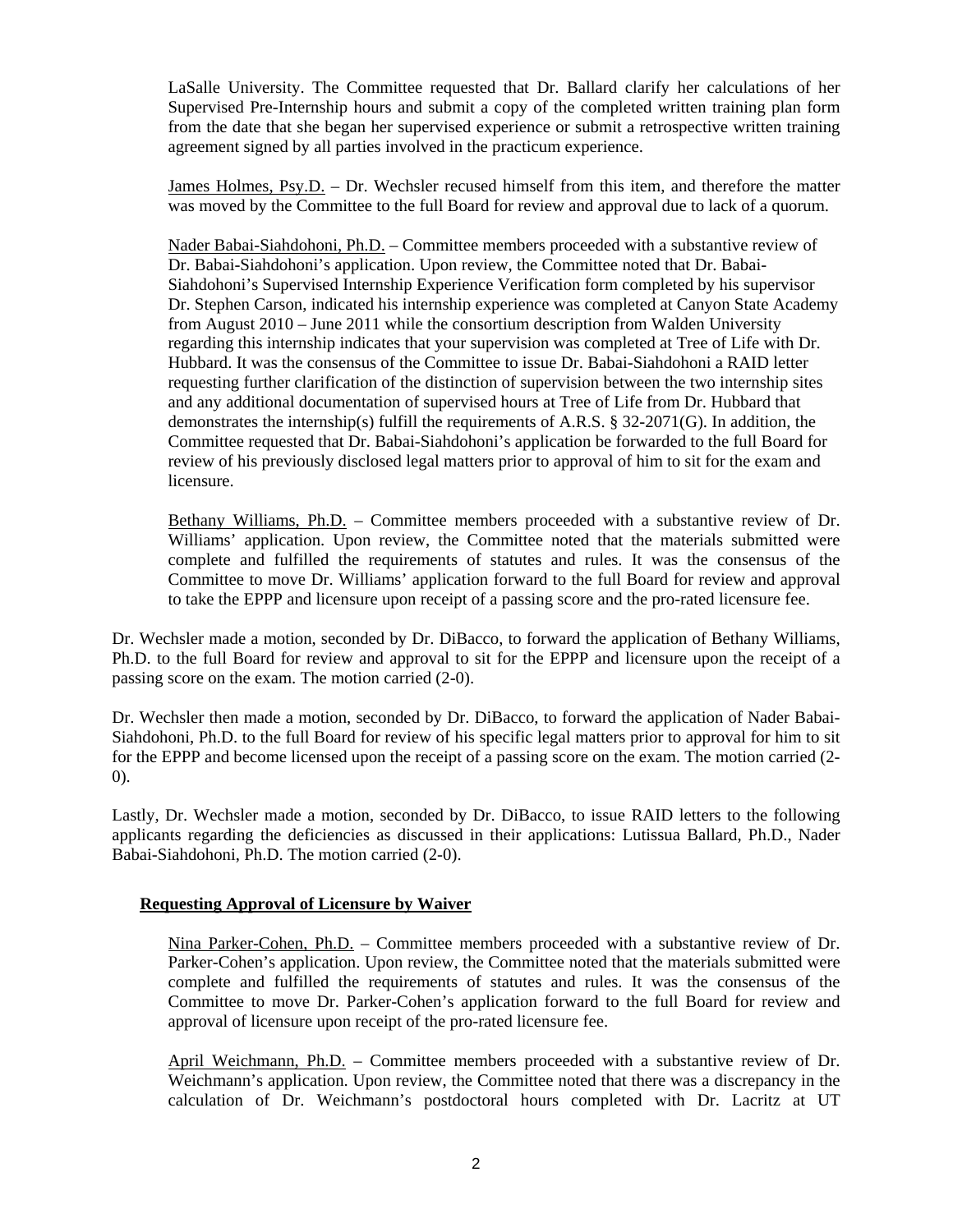Southwestern Medical Center. The Committee recommended sending Dr. Weichmann a RAID letter requesting that she submit copies of her supervision logs for this experience in order to substantiate the information documented.

Beverly Yoches, Ph.D. - Committee members proceeded with a substantive review of Dr. Yoches' application. Upon review, the Committee noted that Dr. Yoches submitted her Supervised Psychology Internship Experience Verification form that documented she only completed 892 hours. The Committee noted that Dr. Yoches was deficient in supervision hours and recommended sending her a RAID letter requesting proof of completion of additional internship hours in order to become fully licensed as a waiver candidate in Arizona.

Dr. Wechsler made a motion, seconded by Dr. DiBacco, to forward the application of Nina Parker-Cohen, Ph.D. to the full Board for review and approval of licensure upon the receipt of the pro-rated licensure fee. The motion carried (2-0).

Dr. Wechsler then made a motion, seconded by Dr. DiBacco, to issue RAID letters to April Weichmann, Ph.D., and Beverly Yoches, Psy.D. regarding the deficiencies as discussed in their applications. The motion carried (2-0).

# **Requesting Approval of Licensure by Credential**

After having reviewed all of the applicants in the category of licensure by credential and finding no deficiencies, Dr. Wechsler made a motion, seconded by Dr. DiBacco, to forward the applications of Thomas Alberg, Ph.D., ABPP, Pamela Langelier, Ph.D., CPQ, and Charles Maher, Ph.D., CPQ to the full Board for review and approval for licensure upon payment of the pro-rated fee. The motion carried (2-0).

# **4. DISCUSSION/DECISION REGARDING APPROVAL OF BEHAVIOR ANALYST APPLICANTS**

# **Requesting Approval of Behavior Analyst Licensure by Certification:**

After having reviewed all of the applicants in the category of behavior analysts licensure by certification and finding no deficiencies, Dr. Wechsler made a motion, seconded by Dr. DiBacco, to forward the applications of Paul Davis, MSW, BCBA, Eric Frey, MA, BCBA, and Christine L. Kaffer, Ph.D., BCBA to the full Board for review and approval for behavior analyst licensure upon payment of the pro-rated fee. The motion carried (2-0).

# **Requesting Approval of Licensure by Experience:**

After having reviewed the applicant in the category of behavior analyst licensure by experience and finding no deficiencies, Dr. Wechsler made a motion, seconded by Dr. DiBacco, to forward the applications of Carey Ann Burgess, MS, BCBA and Ehren Werntz, MS, BCBA to the full Board for review and approval for licensure upon payment of the pro-rated fee. The motion carried (2-0).

# **5. NEW AGENDA ITEMS FOR FUTURE MEETINGS**

Dr. DiBacco requested that a future agenda item regarding streamlining the Postdoctoral Supervision Verification forms used by applicants and supervisors for the psychologist licensure applications be placed on a Board agenda for discussion and approval. Specifically, Dr. DiBacco asked that Board staff include language within the form that states applicants should only report/claim the first 1500 hours of completed postdoctoral hours. Dr. DiBacco noted that he would contact Board staff and